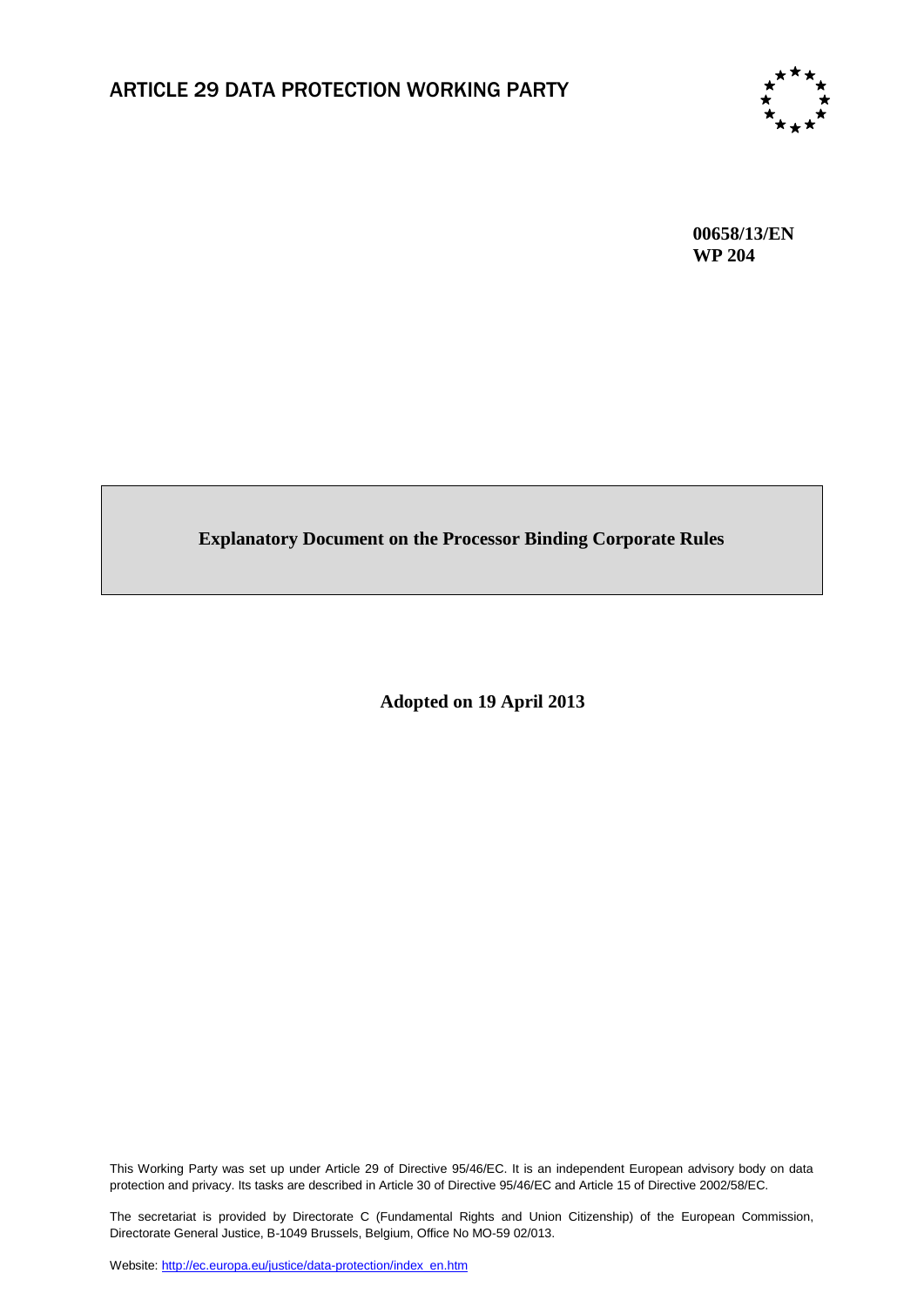# **INDEX**

|        | page                                                                            |
|--------|---------------------------------------------------------------------------------|
| 1.     |                                                                                 |
| 1.1.   |                                                                                 |
| 1.2.   |                                                                                 |
| 1.3.   |                                                                                 |
| 2.     |                                                                                 |
| 2.1.   |                                                                                 |
| 2.2.   |                                                                                 |
| 2.2.1. |                                                                                 |
| 2.2.2. |                                                                                 |
| 2.3.   |                                                                                 |
| 2.3.1. | Binding nature of the corporate rules for Processors within the organisation  8 |
| 2.3.2. | Binding nature of the corporate rules for Processors upon external sub-         |
| 2.3.3. |                                                                                 |
| 2.3.4. | Mandatory requirements of national legislation applicable to the members of the |
| 3.     | SUBSTANTIAL CONTENT OF THE BINDING CORPORATE RULES FOR                          |
|        |                                                                                 |
| 3.1.   |                                                                                 |
| 3.2.   |                                                                                 |
| 4.     | DELIVERING COMPLIANCE AND GUARANTEEING ENFORCEMENT 13                           |
| 4.1.   |                                                                                 |
| 4.2.   |                                                                                 |
| 4.3.   |                                                                                 |
| 4.4.   |                                                                                 |
| 4.5.   |                                                                                 |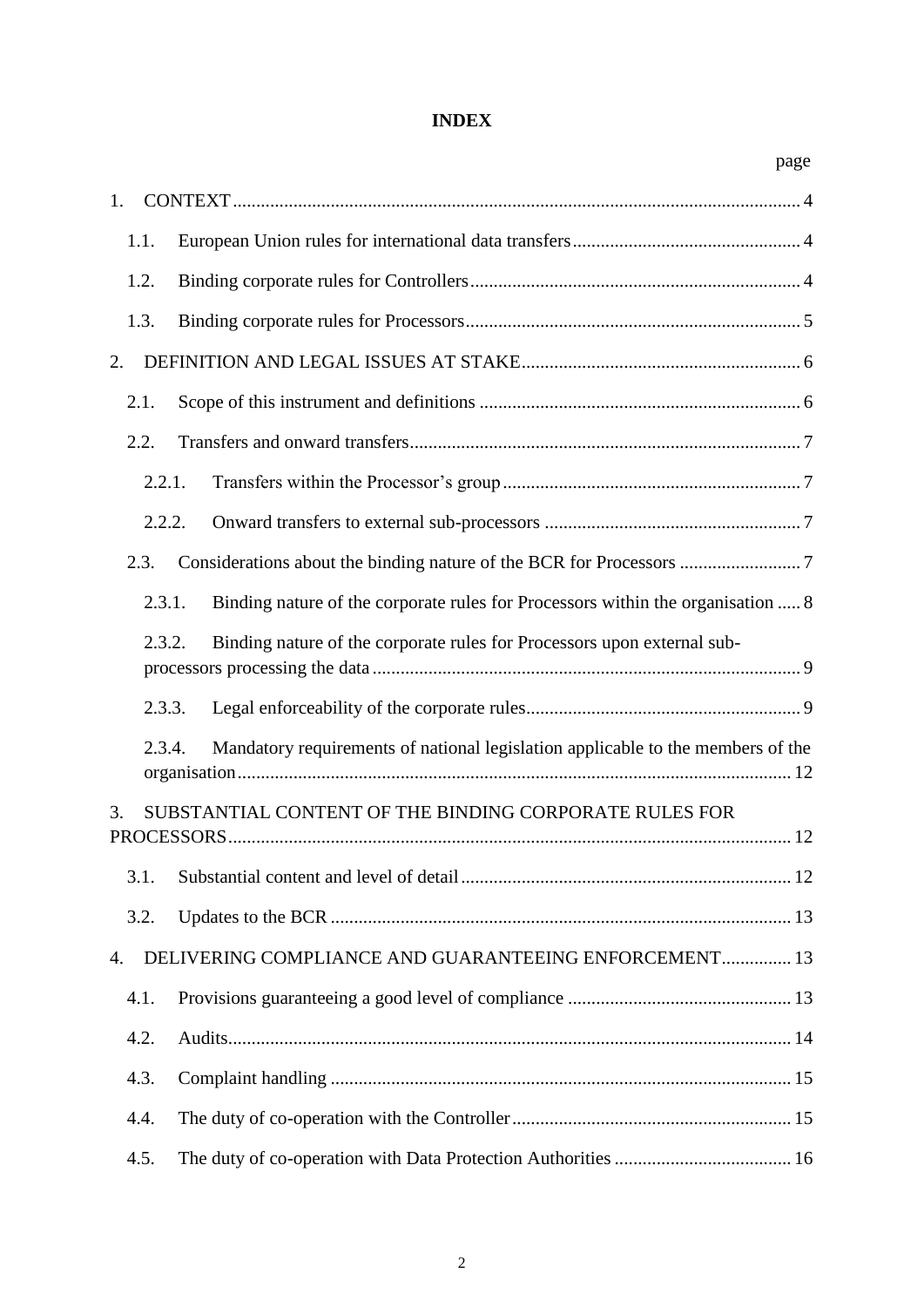| 4.6.1. General right to obtain redress and where appropriate compensation  16 |  |
|-------------------------------------------------------------------------------|--|
|                                                                               |  |
|                                                                               |  |
|                                                                               |  |
|                                                                               |  |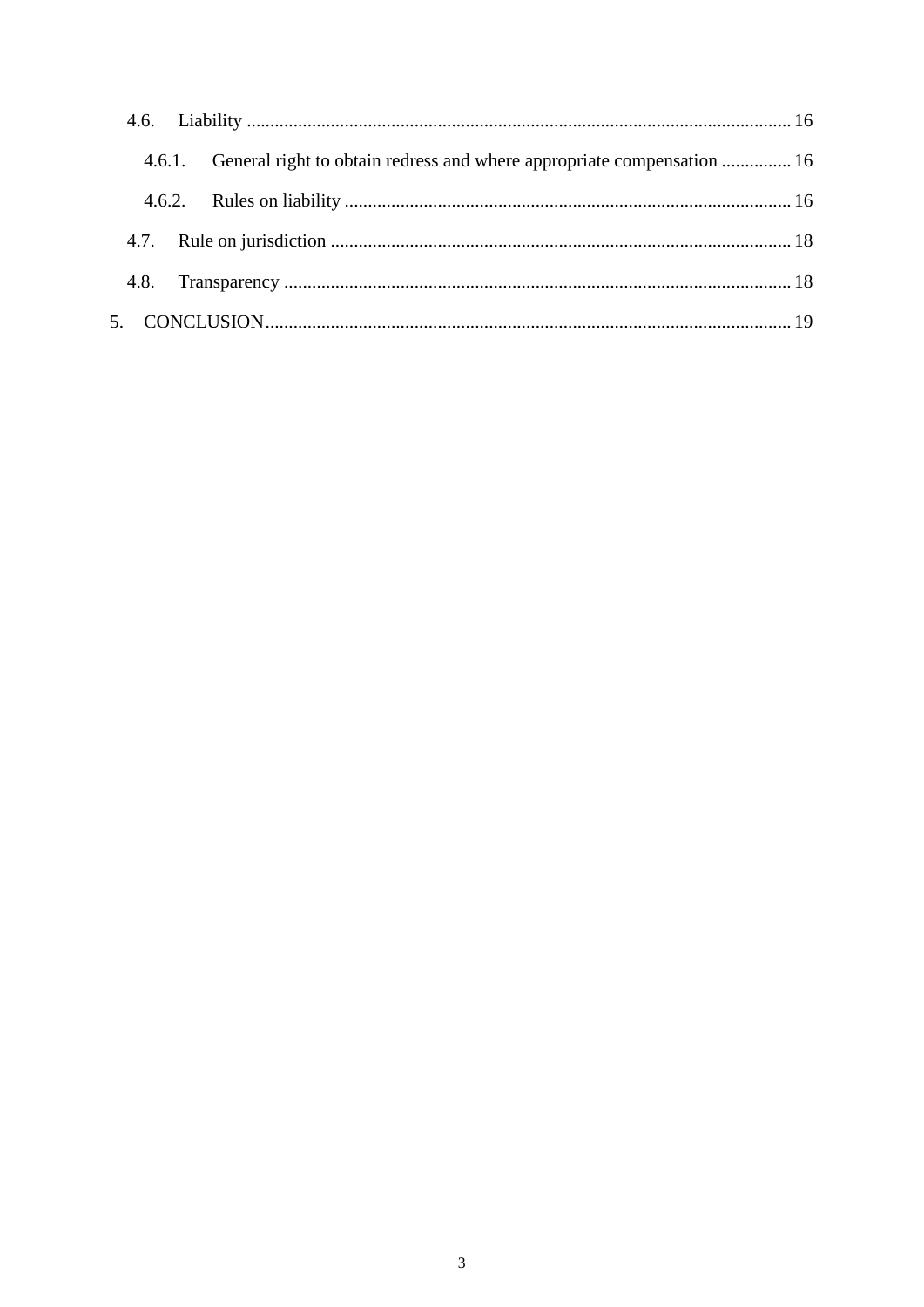# <span id="page-3-0"></span>**THE WORKING PARTY ON THE PROTECTION OF INDIVIDUALS WITH REGARD TO THE PROCESSING OF PERSONAL DATA**

set up by Directive 95/46/EC of the European Parliament and of the Council of 24 October  $1995^1$ ,

having regard to Articles 29 and 30 paragraphs 1 (a) and 3 of that Directive,

having regard to its Rules of Procedure and in particular to articles 12 and 14 thereof,

#### **has adopted the present Working Document:**

### **1. CONTEXT**

**.** 

#### <span id="page-3-1"></span>**1.1. European Union rules for international data transfers**

The Directive requires that data transfers outside the European Union shall be strictly framed in order to make sure that data subjects benefit from an adequate level of protection even when their data is sent outside the European Union (hereinafter "EU").

Art. 26.2 of the Directive provides that *"(…) a Member State may authorize a transfer or a set of transfers of personal data to a third country which does not ensure an adequate level of protection (…), where the controller adduces adequate safeguards with respect to the protection of individuals and as regards the exercise of the corresponding rights; such safeguards may in particular result from appropriate contractual clauses*."

Consequently, when the country of the importer of data does not ensure an adequate level of protection, the Controller must provide sufficient guarantees to the data transferred, for instance by the adoption of contractual clauses.

On this basis, and in order to facilitate compliance with the Directive 95/46 of data transfers outside the EU, the European Commission adopted sets of standard contractual clauses - 2001/497/EC on 15 June 2001 and 2004/915/EC on 27 December 2004 – in order to frame transfers between Controllers; and 2010/87/EU on 5 February 2010 for transfers between Controllers and Processors.

#### <span id="page-3-2"></span>**1.2. Binding corporate rules for Controllers**

Realizing the need for organisations to have a global approach to data protection, the Article 29 Working Party deemed it necessary to authorise organisations to adopt binding internal rules, the so-called binding corporate rules (hereinafter "BCR"), intended to regulate the transfers of personal data that are originally processed by the organisation as Controller within the same organisation. EU Data Protection Authorities developed a "tool box" providing guidance on what is expected in BCR<sup>2</sup>.

<sup>&</sup>lt;sup>1</sup> Official Journal no. L 281 of 23/11/1995, p. 31, available at:  $\frac{http://eur$ [lex.europa.eu/LexUriServ/LexUriServ.do?uri=CELEX:31995L0046:en:HTML](http://eur-lex.europa.eu/LexUriServ/LexUriServ.do?uri=CELEX:31995L0046:en:HTML)

<sup>2</sup> See WP153, WP154 and WP155 [http://ec.europa.eu/justice/data-protection/document/international](http://ec.europa.eu/justice/data-protection/document/international-transfers/binding-corporate-rules/tools/index_en.htm)[transfers/binding-corporate-rules/tools/index\\_en.htm](http://ec.europa.eu/justice/data-protection/document/international-transfers/binding-corporate-rules/tools/index_en.htm)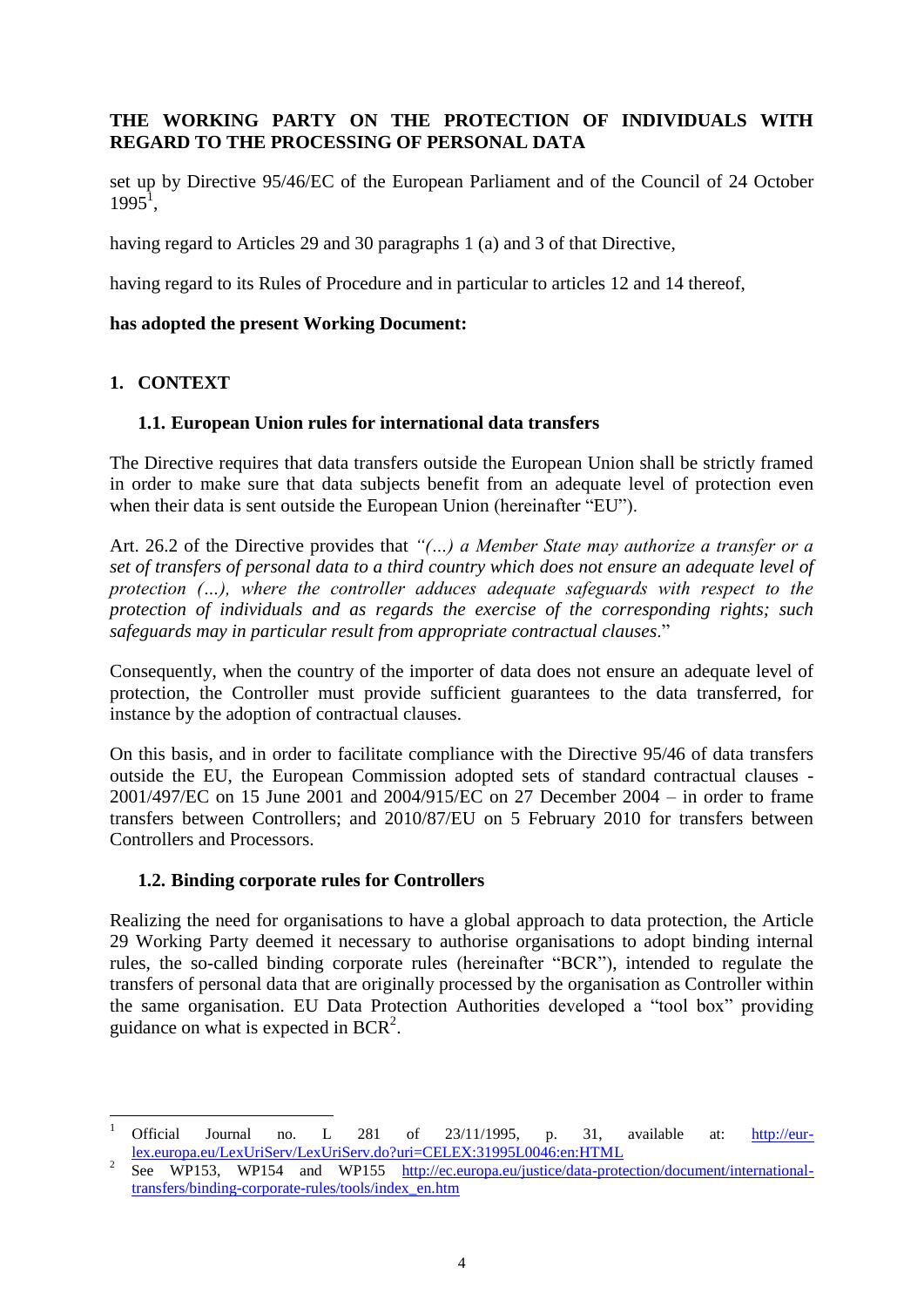It is important to note on the sideline, that while standard contractual clauses are an 'out-ofthe-box' solution, each set of BCR needs to be tailor-made to the particular needs of a given corporation. And while standard contractual clauses are usually signed without the need for any particular implementation, BCR is based on the organisation having a sufficiently satisfactory and robust data protection regime already in place within the group or introducing the necessary measures to ensure that the systems in place meet the BCR requirements.

Over the last few years, BCR for Controllers have proved to be more and more successful. The length of the adoption procedure has been considerably reduced due not just to the increasing experience of Data Protection Authorities and organisations but also to the mutual recognition procedure. Also, multinational organisations have constantly reaffirmed that BCR fit in the pragmatic approach they strive for with regard to compliance issues. In addition, the European Commission brought its support to BCR by including it in the draft regulation on the protection of individuals with regard to the processing of personal data and on the free movement of such data, published on  $25$  January  $2012^3$ .

### <span id="page-4-0"></span>**1.3. Binding corporate rules for Processors**

**.** 

In 2010, the European Commission adopted a new set of standard contractual clauses for transfers between Controllers and Processors in order to answer to the expansion of processing activities and in particular the emergence of new business models for international processing of personal data. The 2010 standard contractual clauses contain specific provisions allowing, under certain conditions, the outsourcing of processing activities to sub-processors, while ensuring sufficient guarantees to personal data transferred.

Guaranteeing a continuously adequate level of protection with the use of available tools for framing international data transfers, as described above, is proving difficult, which is mainly due to the increasing number and complexity of international data transfers (resulting from e.g. Cloud computing, globalisation, data centres, social networks, etc.).

While standard contractual clauses appear to be efficient to frame non-massive transfers made by a data exporter located in the EU to a data importer located outside the EU, the outsourcing industry has been constant in its request for a new legal instrument that would allow for a global approach to data protection in the outsourcing business and officially recognize internal rules organisations may have implemented. Such new legal instrument would be efficient to frame massive transfers made by a Processor to subprocessors part of the same organisation acting on behalf and under the instructions of a Controller. Given the growing interest of industry for such a tool, the Working Party adopted in the course of 2012 a working document setting up a table with the elements and principles to be found in BCR for Processors<sup>4</sup> and an application form for submitting binding corporate rules for Processors<sup>5</sup>.

<sup>3</sup> See Article 42 of the draft regulation on the protection of individuals with regard to the processing of personal data and on the free movement of such data, [http://ec.europa.eu/justice/data](http://ec.europa.eu/justice/data-protection/document/review2012/com_2012_11_en.pdf)[protection/document/review2012/com\\_2012\\_11\\_en.pdf](http://ec.europa.eu/justice/data-protection/document/review2012/com_2012_11_en.pdf)

<sup>4</sup> See WP195, adopted on 6 June 2012, [http://ec.europa.eu/justice/data-protection/article-](http://ec.europa.eu/justice/data-protection/article-29/documentation/opinion-recommendation/files/2012/wp195_en.pdf)[29/documentation/opinion-recommendation/files/2012/wp195\\_en.pdf](http://ec.europa.eu/justice/data-protection/article-29/documentation/opinion-recommendation/files/2012/wp195_en.pdf)

<sup>5</sup> See the application form for approval of binding corporate rules for the transfer of personal data for processing activities, adopted on 17 September 2012, [http://ec.europa.eu/justice/data-protection/article-](http://ec.europa.eu/justice/data-protection/article-29/documentation/opinion-recommendation/files/2012/wp195_application_form_en.doc)[29/documentation/opinion-recommendation/files/2012/wp195\\_application\\_form\\_en.doc](http://ec.europa.eu/justice/data-protection/article-29/documentation/opinion-recommendation/files/2012/wp195_application_form_en.doc)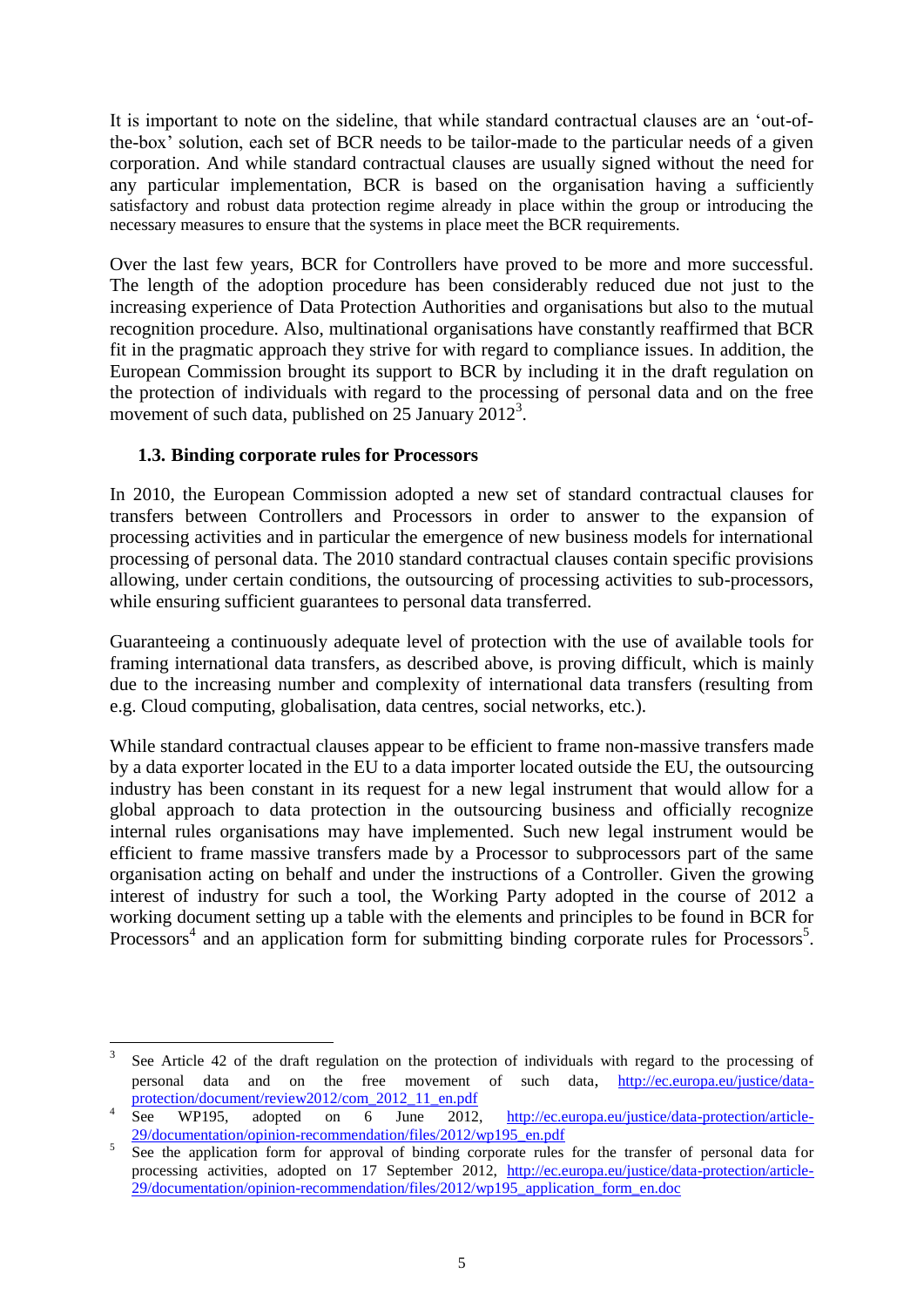The launch of Processor binding corporate rules was confirmed by the Working Party on 5 December  $2012^6$ .

# <span id="page-5-0"></span>**2. DEFINITION AND LEGAL ISSUES AT STAKE**

#### <span id="page-5-1"></span>**2.1. Scope of this instrument and definitions**

BCR for Processors are meant to be a tool which would help frame international transfers of personal data that are originally processed by a Processor on behalf of an EU Controller and under its instructions<sup>7</sup>, and that are sub-processed within the Processor's organisation.

Therefore, BCR for Processors shall be annexed to the Processor contract (referred to in this paper as the Service Level Agreement) which is required by Art. 17 of EU Directive 95/46 and contains notably the instructions of the Controller signed between the external Controller and the Processor. BCR for Processors should be understood as adequate safeguards provided by the Processor to the Controller (Art. 26.2 of EU Directive 95/46) allowing the latter to comply with applicable EU data protection law. The Processor's group entities shall commit to respect the principles contained in the BCR for Processors and shall be held liable vis-à-vis the Controller in case of breach of the BCR for Processors.

However, it is important to highlight the fact that although EU Data Protection Authorities assess the content of the BCR for Processors of a Processor group in order to ensure that all the requirements from the WP195 are satisfied with, the Controller remains liable of ensuring that sufficient guarantees are provided to the data transferred and processed on its behalf and under its instructions within the entities of the Processor's group.

The Working Party reminds that BCR for Processors do not aim to shift Controllers' duties to Processors. The Processors and Controllers' duties in the context of international transfers of data will remain unchanged (analogous to standard contractual clauses 2010/87/EU) but some tools will need to be adapted to the particularities of transfers within a same group of organisations (one global commitment instead of multiple contracts) and to the particularities of BCR (accountability tools such as audit, training programmes, data protection officers…).

In addition, BCR for Processors should enhance data subjects' rights by providing expressly that Processors commit to provide Controllers with the relevant information to enable them to respect their obligations towards data subjects. BCR for Processors appear to be an additional guarantee that Processors undertake to provide the relevant information to Controllers.

Finally, while a Processor will have to apply for the EU recognition of its BCR for Processors as adequate safeguards for international transfers according to the mutual recognition and cooperation procedures provided for by  $WP107^8$ , Controllers will still have to apply for national authorisations with the competent Data Protection Authorities to transfer data to the different entities of their service providers (Processors, sub-processors, data centres...) on the basis of BCR for Processors being part of the guarantees brought by Controllers

**<sup>.</sup>** 6 See the press release issued on 21 December 2012, [http://ec.europa.eu/justice/data-protection/article-](http://ec.europa.eu/justice/data-protection/article-29/press-material/press-release/art29_press_material/20121221_pr_bcrs_en.pdf)[29/press-material/press-release/art29\\_press\\_material/20121221\\_pr\\_bcrs\\_en.pdf](http://ec.europa.eu/justice/data-protection/article-29/press-material/press-release/art29_press_material/20121221_pr_bcrs_en.pdf)

<sup>7</sup> A third party Controller called upon an outsourcing company which will make international transfers of those data to entities of its group of companies which will act as sub-processors.

<sup>8</sup> See WP107, adopted on 14 April 2005, [http://ec.europa.eu/justice/policies/privacy/docs/wpdocs/2005/wp107\\_en.pdf](http://ec.europa.eu/justice/policies/privacy/docs/wpdocs/2005/wp107_en.pdf)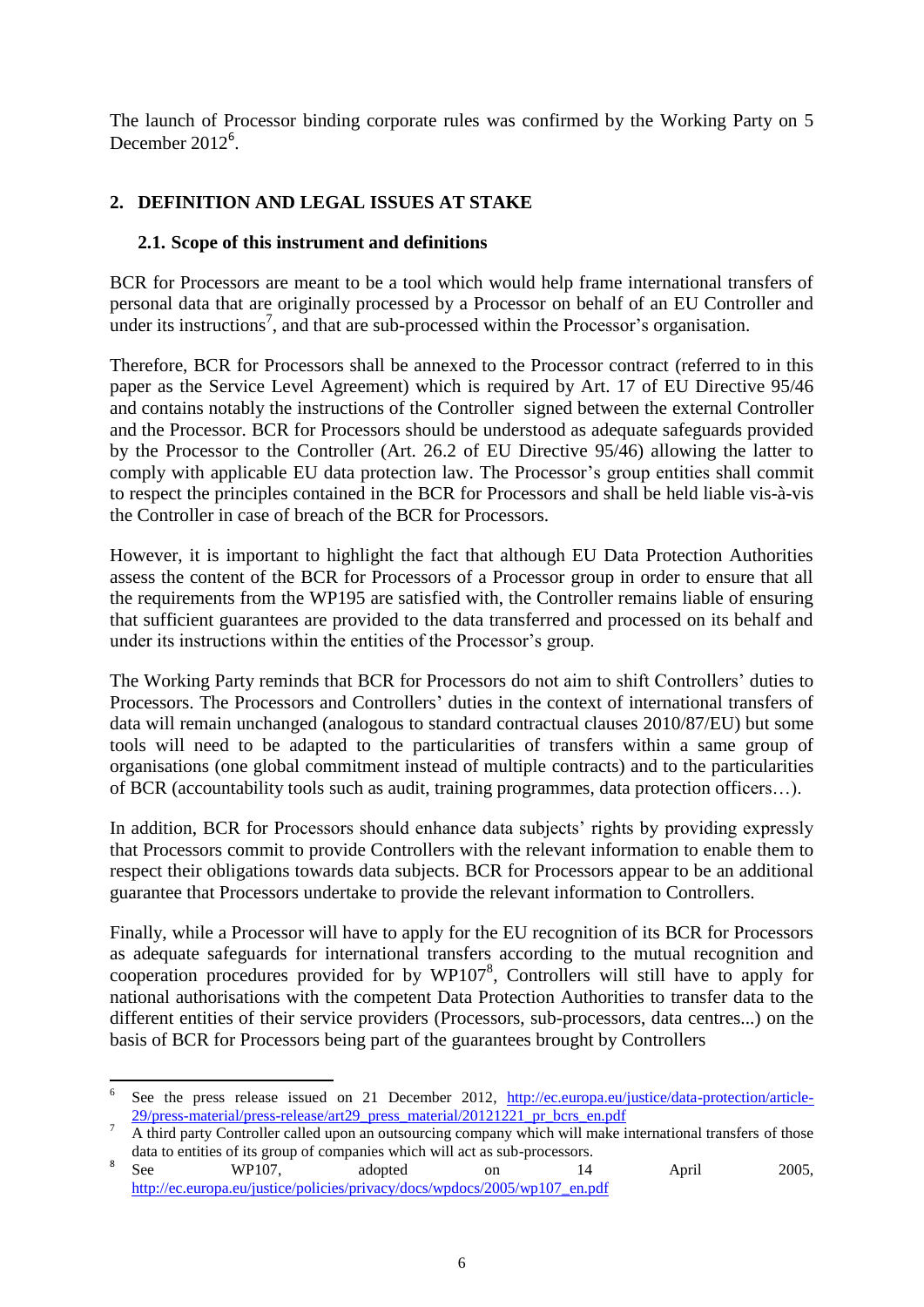### <span id="page-6-0"></span>**2.2. Transfers and onward transfers**

#### 2.2.1. Transfers within the Processor's group

<span id="page-6-1"></span>Considering that according to WP195, data may be sub-processed by other members of the Processor's group only with the prior information to the Controller<sup>9</sup> and its prior written consent, BCR for Processors provide for transparency towards the Controller and leave the latter in control over the data processed by the entities of the Processor's group on its behalf and under its instructions.

The parties to the Service Agreement are free to decide, depending on their particular needs, if a general prior consent given by the Controller at the beginning of the service would be sufficient or if a specific consent from the Controller will be required for each new subprocessing. If a general consent is given, the Controller should be informed on any intended changes concerning the addition or replacement of subcontractors in such a timely fashion that the Controller has the possibility to object to the change or to terminate the contract before the data are communicated to the new sub-processor.

A Processor's organisation that have implemented BCR for Processors will not need to sign contracts to frame transfers with each of the sub-processors part of its organisation as BCR for Processors adduce safeguards to data transferred and processed on behalf and under the instructions of a Controller.

#### 2.2.2. Onward transfers to external sub-processors

<span id="page-6-2"></span>In addition to the rules set out above for the transfers within the Processor's group (transparency, consent of the Controller), a member of the Processor's group may subcontract its obligations under the Service Agreement (Art. 17 of the Directive) to an external subprocessor (outside of the group) only by way of a written agreement with the external subprocessor which provides that adequate protection is adduced according to Articles 16, 17 of Directive 95/46/EC and which ensures that the external sub-processor will have to respect the same obligations as are imposed on the member of the Processor's group according to the Service Agreement and sections 1.3, 1.4, 3 and 6 of the working document 195<sup>10</sup>. Moreover, to the extent that BCR for Processors do not apply to transfers to external sub-processors (outside of the group), adequate protection shall be adduced to such transfers in accordance with Articles 25 and 26 of Directive 95/46/EC.

### <span id="page-6-3"></span>**2.3. Considerations about the binding nature of the BCR for Processors**

Processors respond to the needs of their data processing activities on the basis of different legal and cultural backgrounds and different business philosophies and practices. From the experience with BCR for Controllers, it is clear that nearly every multinational organisation approaches this matter in a different way. There is, however, among others, an important element which must be present in all systems if they are to be used to adduce safeguards for the data transfers to third countries for processing activities: the binding nature of the corporate rules for Processors both internally and towards the outside world (legal enforceability of the rules).

**.** 

<sup>9</sup> Information on the main elements (parties, countries, security, guarantees in case of international transfers, with a possibility to get a copy of the contracts used). The detailed information, for instance, relating to the name of the sub-processors could be provided, e.g. in a public digital register.

<sup>10</sup> *Op. cit*. 6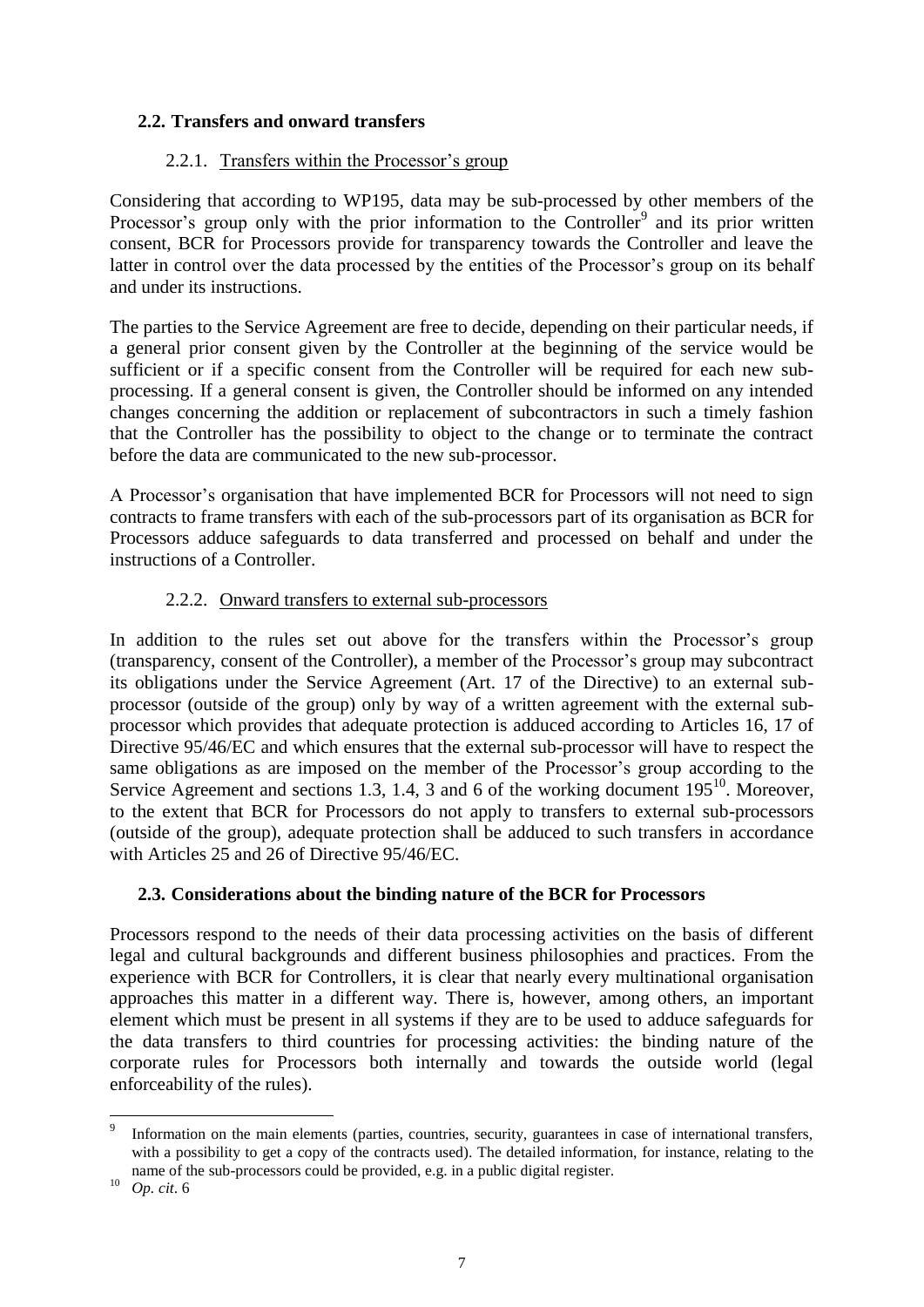# 2.3.1. Binding nature of the corporate rules for Processors within the organisation<sup>11</sup>

<span id="page-7-0"></span>A distinction can be made between the problem of compliance with the rules and the problem of their legal enforceability.

Indeed, the assessment of the "binding nature" of such corporate rules for Processors implies a common assessment of their external and internal binding nature in law.

The binding nature of the rules internally, in this respect, would imply that the members of the organisation of the Processor, as well as each employee within it, are compelled to comply with the internal rules. In that respect, relevant elements could include the existence of disciplinary sanctions in case of contravention of the rules, individual and effective information of employees, setting up special education programmes for employees and subcontractors, etc. All these elements, which are also considered at section 4, could establish why individuals within the Processor's organisation will feel obliged to comply with these rules.

With respect to the Processor's group members, it is not for the Working Party to stipulate the way in which organisations should guarantee that all the members are effectively bound or feel compelled by the rules although some examples are well known such as internal codes of conduct backed by intra group agreements<sup>12</sup>. But organisations must bear in mind that those applying for the approval of their BCR for Data Processors as adequate safeguards provided by the Processor to the Controller (Art. 26.2 of EU Directive 95/46) will have to demonstrate to Data Protection Authorities that such BCR for Processors are effectively binding throughout the group.

The internal binding nature of the rules must be clear and good enough to be able to guarantee compliance with the rules outside the EU, normally under the responsibility of the EU headquarters, the EU member with delegated data protection responsibilities or the EU data exporter Processor which must take any necessary measures to guarantee that any member adjust their sub-processing activities to the undertakings contained in the BCR $^{13}$ .

As a matter of fact, there is in most cases an EU based member of the organisation adducing sufficient safeguards and dealing with the BCR for Processor's application before the lead data protection authority. If the headquarters of the organisation is based outside the EU, the headquarters should delegate these responsibilities to a member based in the EU, if any. It makes sense that the effective adducer of the safeguards remains responsible for the effective compliance with the rules and guarantees enforcement. However, another mechanism can be accepted, i.e. liability lying upon the EU exporter Processor. See in this regard sections 4.6 and 4.7 on liability and jurisdiction.

<span id="page-7-1"></span>1

The adoption of a code of conduct is a step that corporations do not take lightly because its adoption poses significant risks and even legal consequences for those organisations that breach their own code.

<sup>&</sup>lt;sup>12</sup> Please note that in some Member States, only contracts are regarded as binding. You would, therefore, need to take local advice if you intended to rely on other legal means than contracts.

<sup>&</sup>lt;sup>13</sup> Under international corporate law affiliates may be able to enforce codes of conduct against each other based on claims of quasi-contractual breach, misrepresentation and negligence.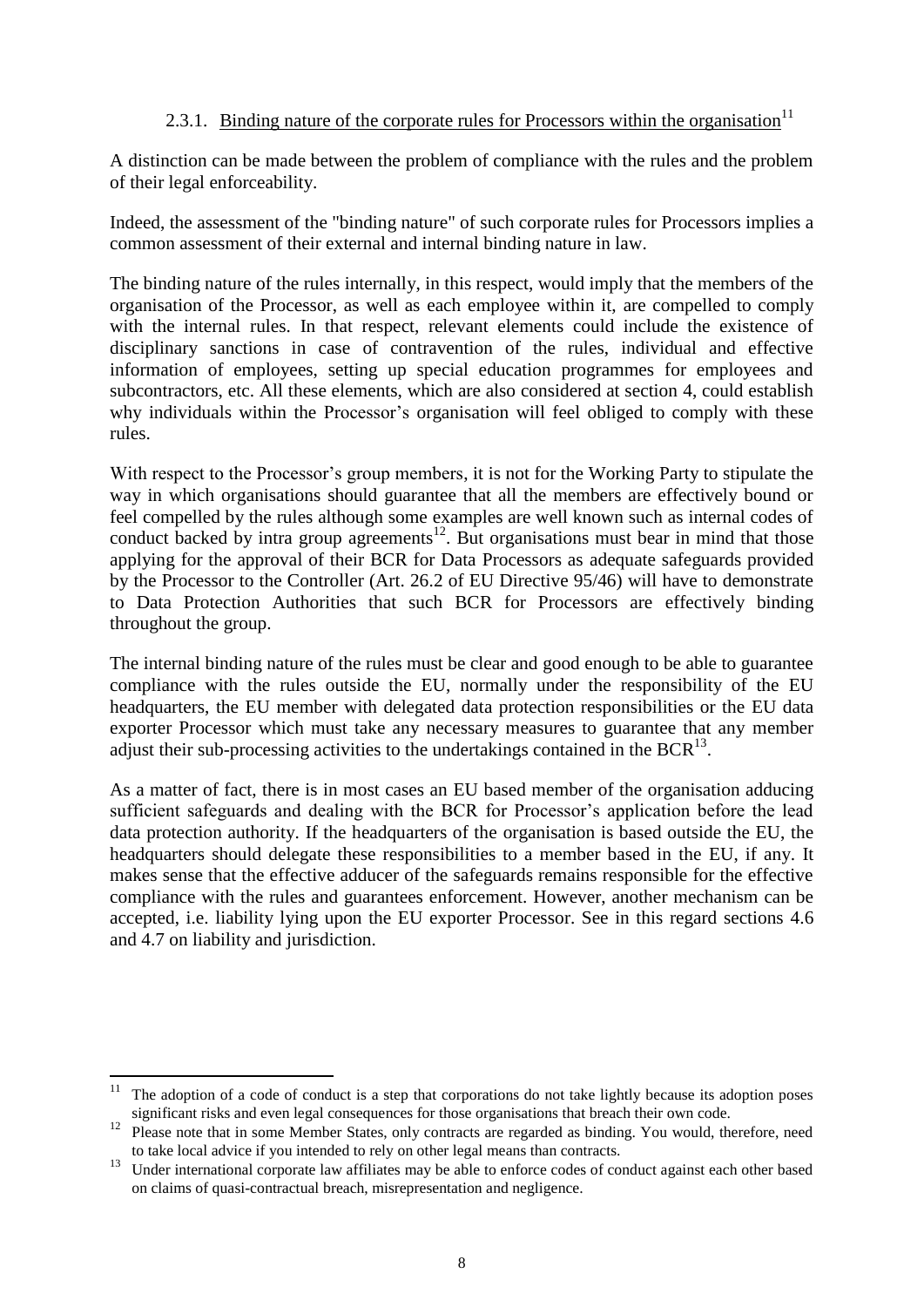### 2.3.2. Binding nature of the corporate rules for Processors upon external subprocessors processing the data

When the Processor subcontracts its obligations under the Service Agreement (Art. 17 of the Directive) to an external sub-processor with the consent of the Controller, it shall do so only by way of a written agreement with the sub-processor. See in this regards section 2.2.2. on onward transfers.

### <span id="page-8-0"></span>2.3.3. Legal enforceability of the corporate rules

#### *2.3.3.1. Legal enforceability of the corporate rules by the data subjects (third party beneficiary rights)*

Data subjects covered by the scope of the BCR for Processors must become third party beneficiaries by means of inclusion of a third party beneficiary clause within the BCR which must be given a binding effect either by unilateral undertakings (where possible under national law) or by contractual arrangements between the members of the Processor's group.

In any case, data subjects shall be entitled to enforce compliance with the rules against the Controller both by lodging a complaint before the data protection authority or before the court competent for the EU Controller as explained in section 4.6.

However, in case data subjects are not able to bring a claim against the Controller<sup>14</sup>, they may also take action against the Processor before the data protection authority or court competent for (i) the EU headquarters of the Processor, or (ii) the EU member of the Processor's group with delegated data protection responsibilities, or (iii) the EU exporter Processor.

If this choice is not practicable (for instance, there is no Processor establishment within the EU), data subjects shall be entitled to lodge a complaint to the court of their place of residence. In any case, if more favourable solutions for a data subject exist according to national applicable law (such as it exists in consumer law or labour law), they then would be applicable.

Where in some cases the legal enforceability of a third party beneficiary clause contained in unilateral declarations does not raise any doubts, in other Member States the situation is not that clear and unilateral declarations might not be sufficient as such. Where unilateral declarations cannot be considered as granting legally enforceable third party beneficiary rights, the organisations would have to put in place the necessary contractual arrangements allowing for that. Contractual arrangements can be legally enforced under private law in all Member States<sup>15</sup>.

The principles covered by the BCR which are to be made enforceable through the third party beneficiary rights clause are as follows:

**.** 

It may be the case if the Controller has factually disappeared or ceased to exist in law or has become insolvent, unless any successor entity has assumed the entire legal obligations of the Controller by contract or by operation of law, in which case data subjects can enforce their rights against such entity.

<sup>&</sup>lt;sup>15</sup> Nowadays it is possible to grant third party beneficiary rights in a contract in all Member States. See at this point previous experiences with standard contractual clauses and third party beneficiaries.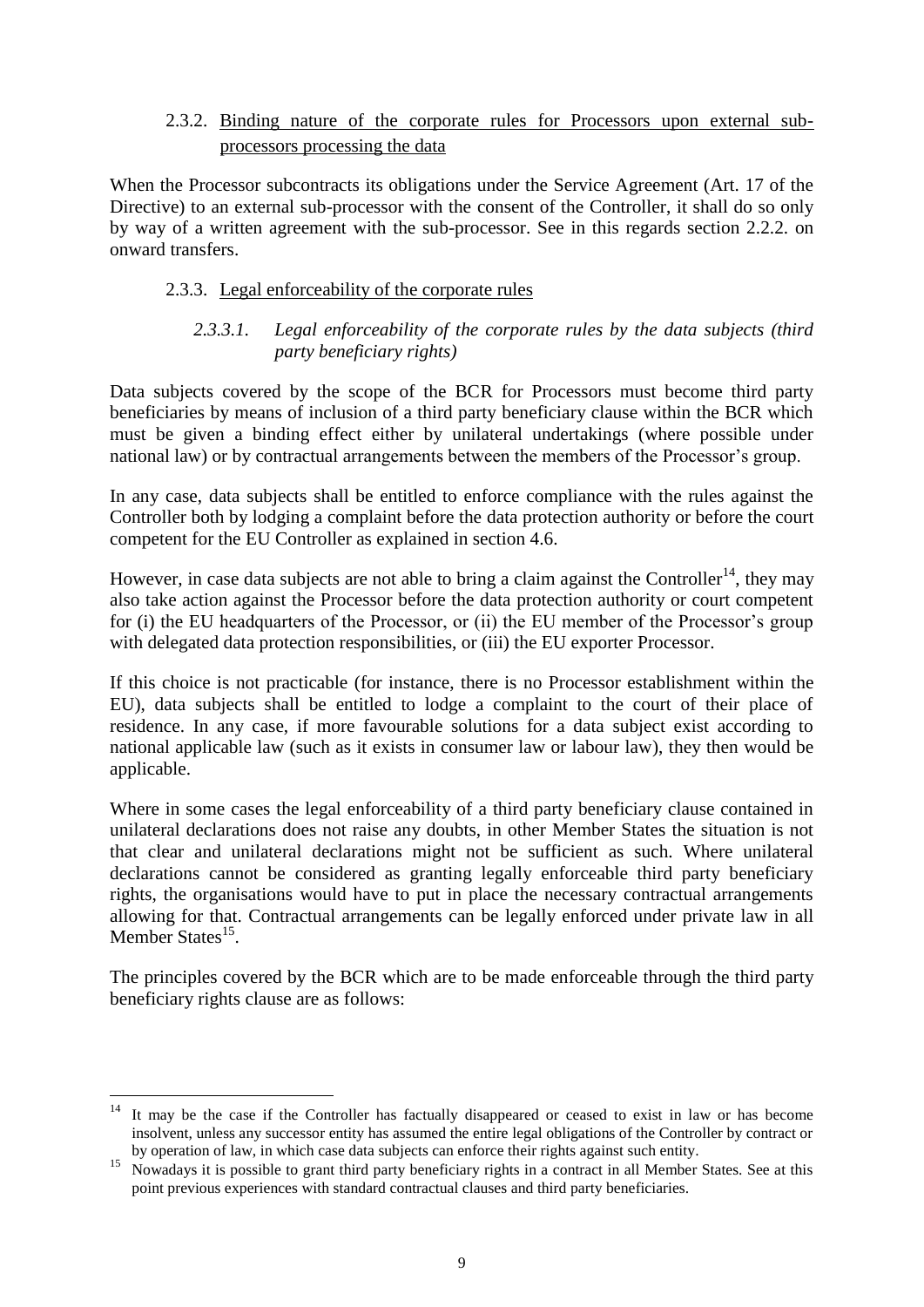- Duty for the Processor to respect the BCR as well as the Controller's instructions regarding the data processing as well as the security and confidentiality measures as provided for in the Service Agreement (WP195 section 1.1);
- Creation of third-party beneficiary rights for data subjects (WP195 section 1.3);
- Processor's liability for paying compensation and to remedy breaches of the BCR (WP195 section 1.5);
- The burden of proof lies with the Processor, not data subjects (WP195 section 1.7);
- Easy access to the BCR for data subjects (WP195 section 1.8);
- Existence of a complaint handling process for the BCR (WP195 section 2.2);
- Duty to cooperate with Data Protection Authorities (WP195 section 3.1) and with the Controller (WP195 section 3.2);
- Privacy principles (WP195 section 6.1);
- List of Processor entities bound by the BCR (WP195 section 6.2);
- Transparency where national legislation prevents the Processor from complying with the BCR (WP195 section 6.3).

Contractual arrangements do not need to be complex or long. They are only instruments to trigger third party beneficiary rights for the individuals in those countries where there are doubts that unilateral declarations may achieve a similar result. In some cases, this could be achieved with the addition of a simple clause to other contracts in place between the members of the Processor's group.

### *2.3.3.2. Legal enforceability of the corporate rules by the Controller*

BCR for Processors are a safeguard for international transfers provided by a Processor to its client (Controller) and it is the Controller that is primarily liable towards Data Protection Authorities and data subjects for ensuring that personal data transferred outside the EU are protected. As such, BCR for Processors shall be made binding toward the Controller through a specific reference to it in the Service Agreement.

In addition to this and in order for the BCR for Processors to be unambiguously linked to the Service Agreement signed with each client (Controller), it is important to make sure in the Service Agreement that:

- the Controller shall commit that if the transfer involves special categories of data, data subjects have been informed or will be informed before the transfer that their data could be transmitted to a third country not providing adequate protection;
- the Controller shall also commit to inform data subjects about the existence of Processors based outside of EU and of the BCR for Processors. The Controller shall make available to data subjects upon request a copy of the BCR for Processors and of the Service Agreement (without any sensitive and confidential commercial information);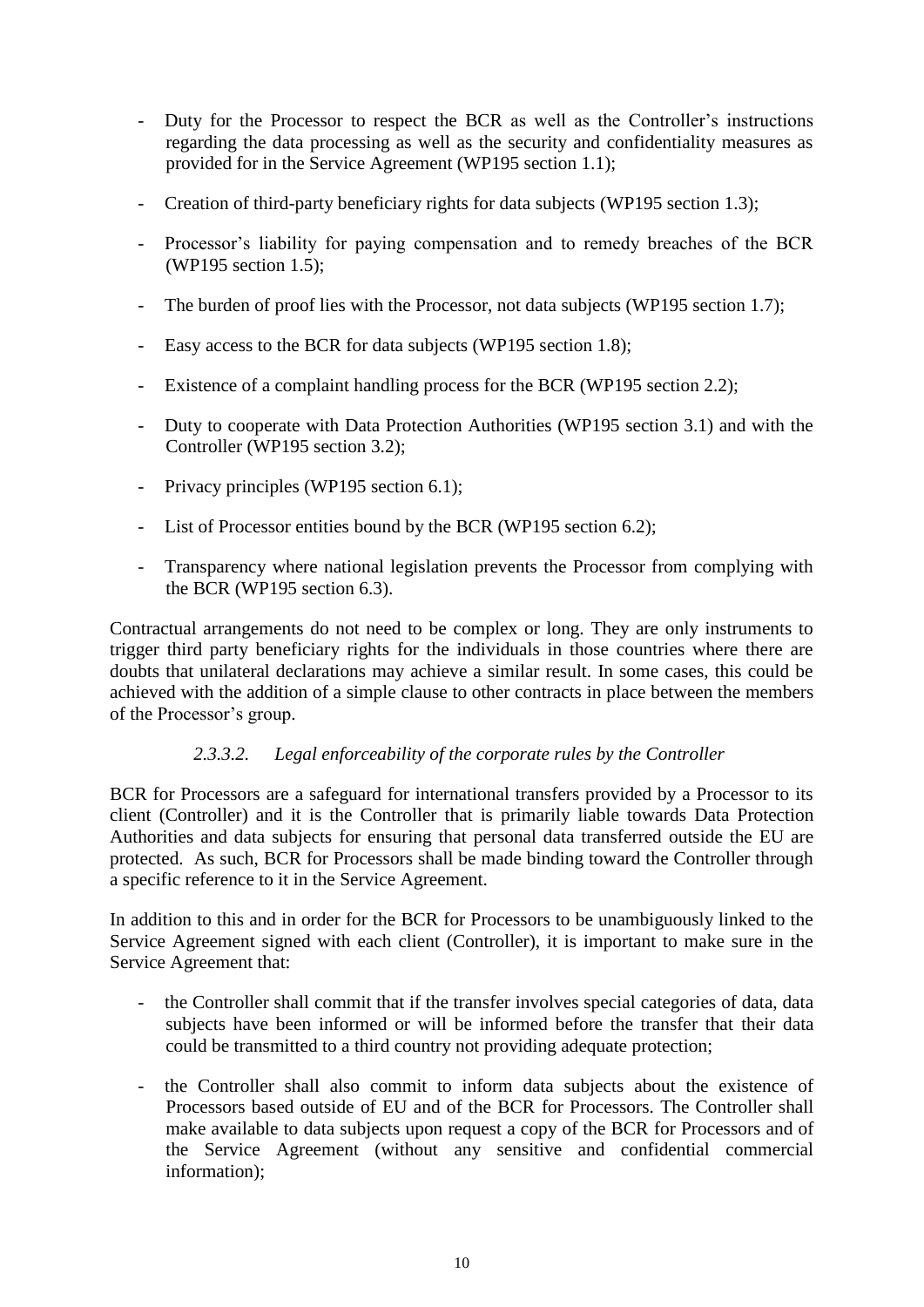- clear confidentiality and security measures are described or referred to with an electronic link;
- a clear description of the instructions and the data processing is provided;
- the Service Agreement will precise if data may be sub-processed inside of the Processor's group or outside of its group and will specify if the prior consent to it expressed by the Controller is general or needs to be given for each new subprocessing activities.

The Data Protection Authorities evaluating the BCR may not ask to be provided with such Service Agreement but in all cases a summary supported by extracts from this agreement shall be provided in the application form to explain how the BCR for Processors are made enforceable by Controllers.

Moreover, the BCR will include a third party beneficiary right clause for the benefit of the Controller in order to ensure that it will be entitled to enforce the BCR, which shall cover the judicial remedies and the right to receive compensation, against any member of the Processor's group.

### *2.3.3.3. Legal enforceability of the corporate rules by the Data Protection Authorities*

If a Processor submits an application for the EU recognition of its BCR for Processors as adequate safeguards provided by the Processor to the Controller (Art. 26.2 of EU Directive 95/46), it is clear that the Processor's group binds itself *vis-à-vis* the EU data Protection Authorities to respect the safeguards adduced (in this case the BCR for Processors). Nevertheless, it will be the task of the Controller to ask for the required national authorisation for the international transfer of data, which is to be clearly distinguished from the recognition of BCR as adducing sufficient safeguards to data transfers. BCR for Processors already "approved" (and not "authorised") at EU level will be referred by the Controller as the appropriate safeguards proposed for the international transfers.

Insofar as Article 28 of EU Directive 95/46 provides for that Data Protection Authorities "*(...) are responsible for monitoring the application within their territory of the provisions adopted by the Member States pursuant to this Directive"*, it means that they have the duty, among others, to supervise transfers and assess the guarantees to transfer data outside of the EU.

In order to achieve such responsibilities, Data Protection Authorities are endowed with investigative powers, effective powers of intervention on their territory, as well as the power to engage in legal proceedings; such powers might be used against a Processor that would not comply with the BCR.

<span id="page-10-0"></span>In addition, a breach of the BCR for Processors by a member of the Processor's group (or by the entire group) might lead to the withdrawal of the authorisation of the concerned transfer granted to the Controller on the basis of the BCR for Processors. Such withdrawal would not be retroactive.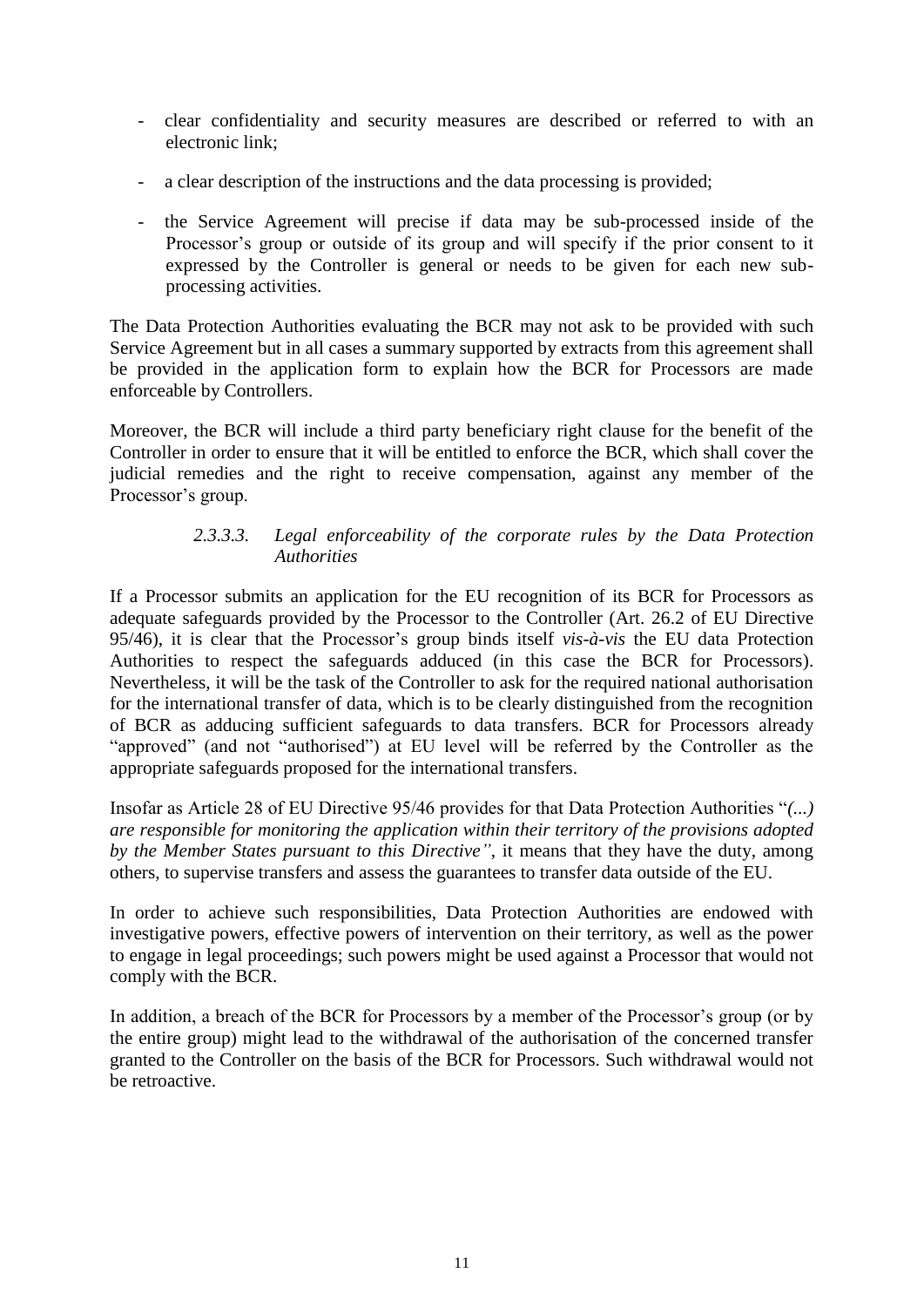# 2.3.4. Mandatory requirements of national legislation applicable to the members of the organisation

The BCR should contain a clear provision indicating that where a member of the Processor's group has reasons to believe that the existing or future legislation applicable to it may prevent it from fulfilling the instructions received from the Controller, or its obligations under the BCR or the Service Agreement, it will promptly notify this to:

- the Controller which is entitled to suspend the data transfer and/or terminate the Service Agreement; and
- the EU Processor headquarters or EU member with delegated data protection responsibilities or the relevant Processor's privacy officer/function; and
- the Data Protection Authority competent for the Controller.

In addition, the Processor shall communicate any legally binding request for disclosure of the personal data by a law enforcement authority to the Controller unless otherwise prohibited, such as a prohibition under criminal law to preserve the confidentiality of a law enforcement investigation. In any case, the request for disclosure should be put on hold and the Data Protection Authority competent for the Controller and the lead Data Protection Authority for the BCR for Processors should be clearly informed about it.

However, it will be necessary to ensure that transfers of personal data to a law enforcement authority are based on legal grounds according to the applicable law, insofar as the BCR for Processors' requirements from WP195 Section 6.3 only create an information process (see above) that does not legitimate transfers *per se*. In the case of a conflict of laws, one shall refer to the international treaties and agreements applicable to such matter.

# <span id="page-11-0"></span>**3. SUBSTANTIAL CONTENT OF THE BINDING CORPORATE RULES FOR PROCESSORS**

#### <span id="page-11-1"></span>**3.1. Substantial content and level of detail**

The data protection principles from the Directive need to be developed and detailed in the BCR for Processors so that they practically and realistically fit with the processing activities carried out by the organisation in the third countries and can be understood and effectively applied by those having data protection responsibilities within the organisation.

Section 6 of the WP195 gives more explanation about this content.

<span id="page-11-2"></span>The description of the transfers in the BCR can only be general, but more precise information about the particular transfers of a particular Controller will have to be given in the framework of the national authorisation procedure with the competent Data Protection Authorities. The level of detail in the BCR must be sufficient so as to allow the Data Protection Authorities to assess that the safeguards adduced to data processing and sub-processing carried out in third countries by a member of the Processor's group are adequate.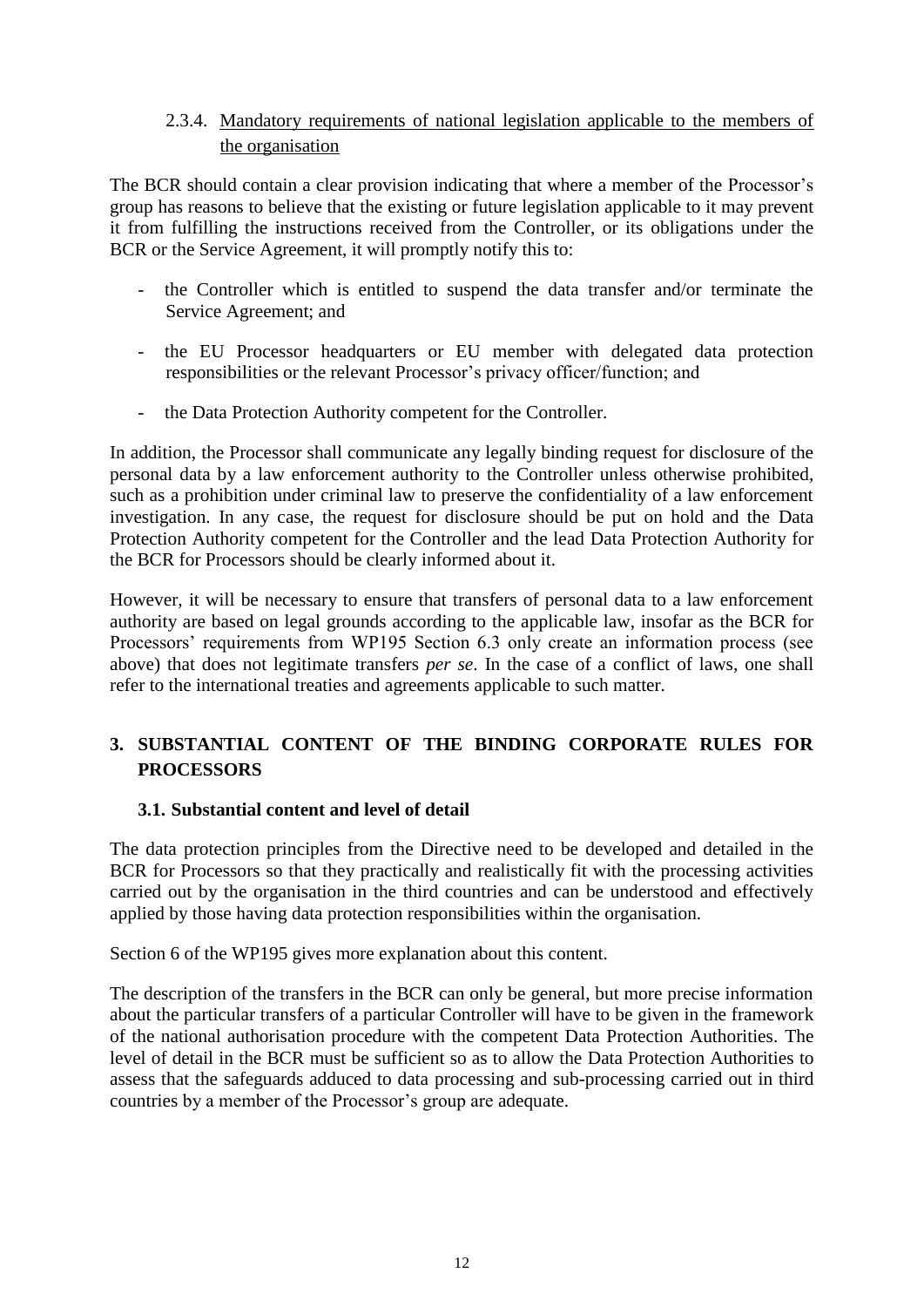### **3.2. Updates to the BCR**

The Article 29 Working Party acknowledges that organisations are mutating entities whose members and practices may change frequently, so that the transfers taking place on behalf and under the instructions of Controllers and, as matter of course, the rules contained in the BCR cannot continuously correspond to the reality at the time the recognition as an adequate protection was given.

Thus, BCR for Processors can be modified (for instance to take into account modifications of the regulatory environment or the organisational structure) but they shall impose a duty to report changes to all group members, to the Data Protection Authorities and to the Controller.

Where a change affects the processing conditions, the information should be given to the Controller in such a timely manner that the latter has the possibility to object to the change or to terminate the contract before the modification is made (for instance, on any intended changes concerning the addition or replacement of subcontractors, before the data are communicated to the new sub-processor).

Updates to the BCR for Processors or to the list of the members of the BCR for Processors are possible without having to re-apply before the Data Protection Authorities provided that:

i) An identified person keeps a fully updated list of the members of the group and of the subprocessors involved in the data processing activities for the Controller which shall be made accessible to the Controller, data subjects and Data Protection Authorities.

ii) This person will keep track of and record any updates to the rules and provide the necessary information systematically to the Controller and upon request to Data Protection Authorities.

iii) No transfer is made to a new member until the new member is effectively bound by the BCR for Processors and can deliver compliance.

iv) Any substantial changes to the BCR for Processors or to the list of members shall be reported once a year to the Data Protection Authorities granting the authorizations of transfers to the Controller(s) with a brief explanation of the reasons justifying the update.

Updating the rules should be understood in the sense that working procedures may change and the rules would need to be adapted to such changing environments.

### <span id="page-12-0"></span>**4. DELIVERING COMPLIANCE AND GUARANTEEING ENFORCEMENT**

In addition to those rules dealing with substantial data protection principles, any binding corporate rules for Processors must also contain:

### <span id="page-12-1"></span>**4.1. Provisions guaranteeing a good level of compliance**

The rules are expected to set up a system which guarantees awareness and implementation of the rules both inside and outside the European Union. The issuing by the headquarters of internal privacy policies must be regarded only as a first step in the process of adducing sufficient safeguards within the meaning of Article 26 (2) of the Directive. The applicant organisation must also be able to demonstrate that such a policy is known, understood and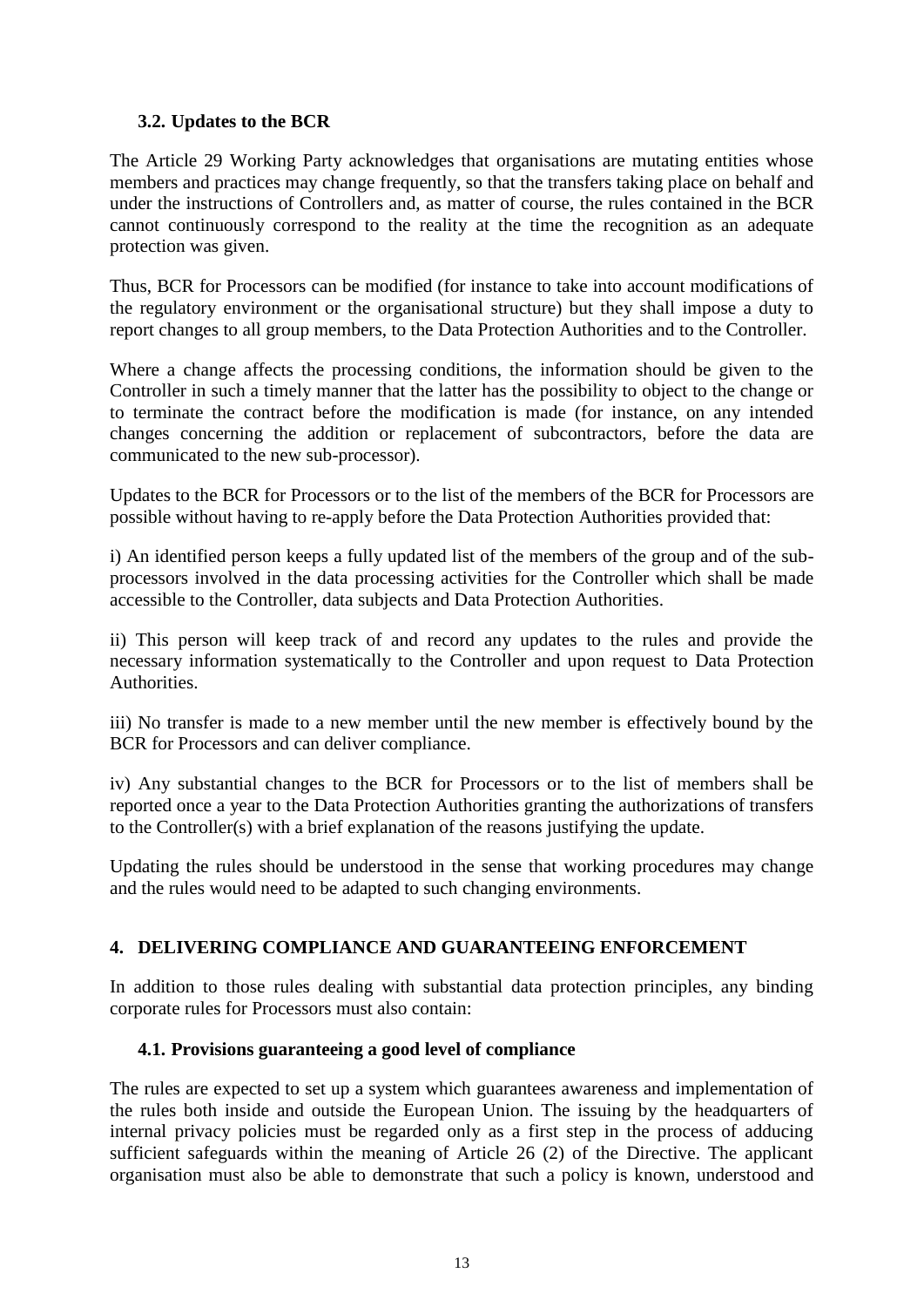effectively applied throughout the group by the employees who have received appropriate training and have the relevant information (including the BCR) always available, for example via the intranet. The organisation should appoint the appropriate staff, with top-management support, to oversee and ensure compliance.

### <span id="page-13-0"></span>**4.2. Audits**

The rules must provide for data protection audits and/or external supervision by internal or external accredited auditors on a regular basis with direct reporting to the privacy officer/function and ultimate parent's board as well as being made accessible upon request to the Controller<sup>16</sup>.

BCR for Processors must also state that Data Protection Authorities competent for the Controller can have access to the results of these audits upon request and give them the authority/power to carry out a data protection audit themselves if required and legally possible. This is most likely to be the case where the audits foreseen in the previous paragraph were not available for whatever reasons, they failed to contain relevant information necessary for a normal follow-up of the approval delivered by Data Protection Authorities or the urgency of the situation would advocate in favour of a direct participation of the Data Protection Authority competent for the Controller.

Such audits would take place in accordance with the relevant laws and regulations governing the Data Protection Authorities' investigatory powers, without any prejudice to the inspection powers of each Data Protection Authority. In any case, they will take place with full respect to confidentiality and trade secrets and would be narrowly limited to ascertaining compliance with the binding corporate rules.

In addition, BCR for Processors shall state that any processor or sub-processor handling the data of a particular Controller will, at the request of that Controller, allow their data processing facilities to be audited in relation to the processing activities of that Controller. Such audit shall be carried out by the Controller or an inspection body composed of independent members and in possession of the required professional qualifications bound by a duty of confidentiality, selected by the Controller, where applicable, in agreement with its competent Data Protection Authority.

The application form will contain a description of the audit system. For instance:

- Which entity (department within the group) decides on the audit plan/program;
- Which entity will conduct the audit;
- Time of the audit (regularly or on specific request from the appropriate Privacy function.);
- Coverage of the audit (for instance, applications, IT systems, databases that process personal data, or onward transfers, decisions taken as regards mandatory requirement under national laws that conflicts with the BCR for Processors, review of the contractual

<sup>16</sup> <sup>16</sup> The content of these audits must be comprehensive and elaborate in any case about some particulars already identified in this working document, such as the existence of onward transfers on the basis of standard contractual clauses (see section 2.2.2.) or the decisions taken as regards mandatory requirements under national law which may create conflicts with the binding corporate rules (see section 3.3.3.).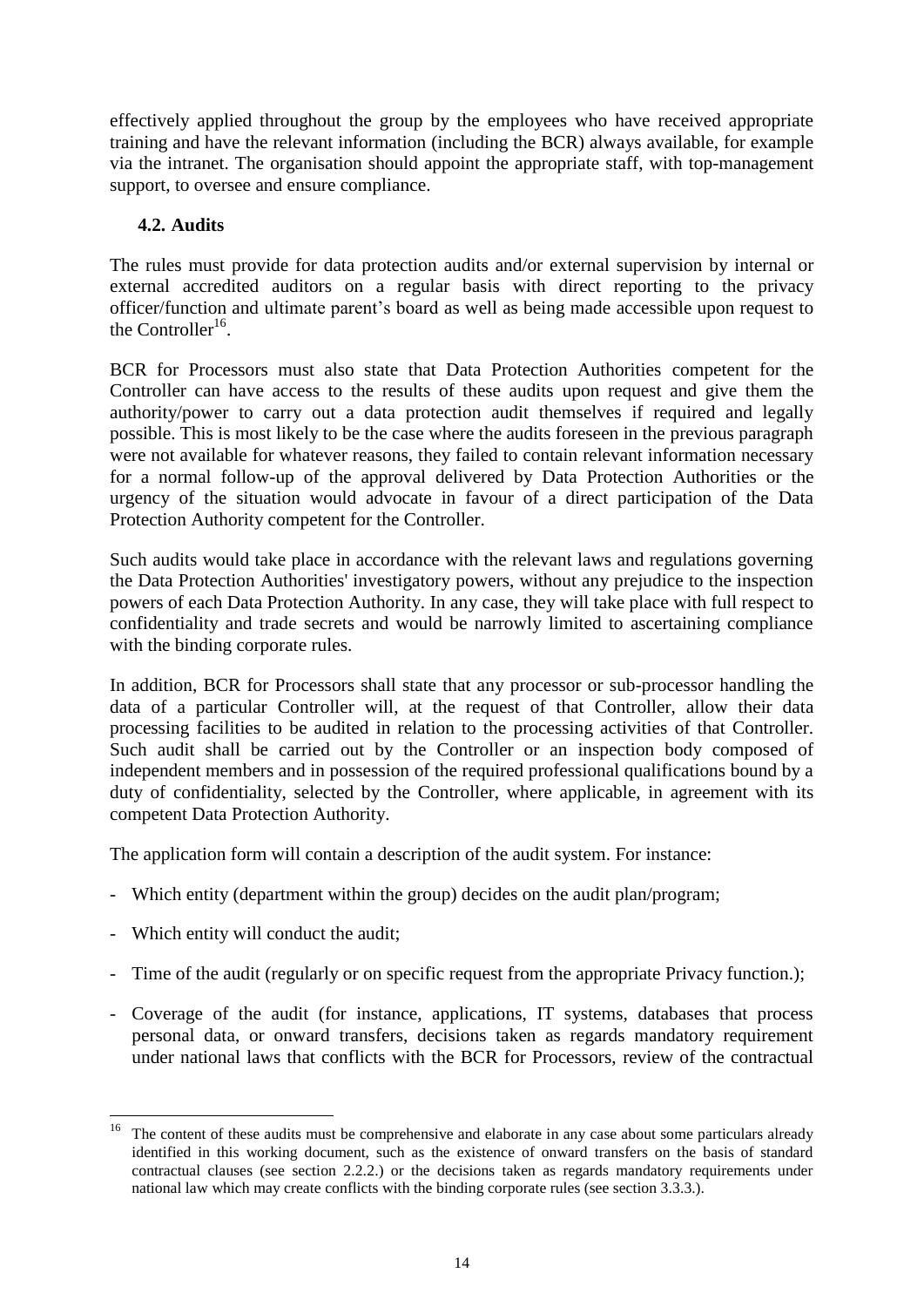terms used for the transfers out of the Processor's group (to Controllers or Processors), corrective actions, …);

- Which entity will receive the results of the audits.

### <span id="page-14-0"></span>**4.3. Complaint handling**

BCR for Processors shall contain a commitment from the Processor group to create a specific contact point for the data subject.

All members of the BCR for Processors shall only have the duty to communicate the claim or request without delay to the Controller without obligation to handle it (except if it has been agreed otherwise with the Controller).

It is only where the Controller has disappeared factually or has ceased to exist in law or became insolvent that the Processor will have to handle any such communication.

Where the Processor handles complaints (when it is agreed with the Controller or the Controller disappeared or ceased to exist), these shall be dealt with by a clearly identified department or person who has an appropriate level of independence in the exercise of his/her functions.

In those cases, data subject shall be informed about:

- Where to complain;
- In which form;
- The timescale for the reply on the complaint;
- Consequences in case of rejection of the complaint;
- Consequences in case the complaint is considered as justified;
- Consequences if the data subject is not satisfied by the replies (right to lodge a claim before the Court/Data Protection Authorities).

### <span id="page-14-1"></span>**4.4. The duty of co-operation with the Controller**

BCR for Processors shall expressly state that all the members of the Group and the employees shall respect the Controller's instructions regarding the data processing and the security and confidentiality measures as provided in the Service Agreement (Art. 17 Directive).

<span id="page-14-2"></span>The rules shall also contain a clear duty for any Processor or sub-processor to co-operate and assist the Controller to comply with data protection law (such as its duty to respect the data subject rights or to handle their complaints, or to be in a position to reply to investigations or inquires from Data Protection Authorities). This shall be done in a reasonable time and to the extent reasonably possible.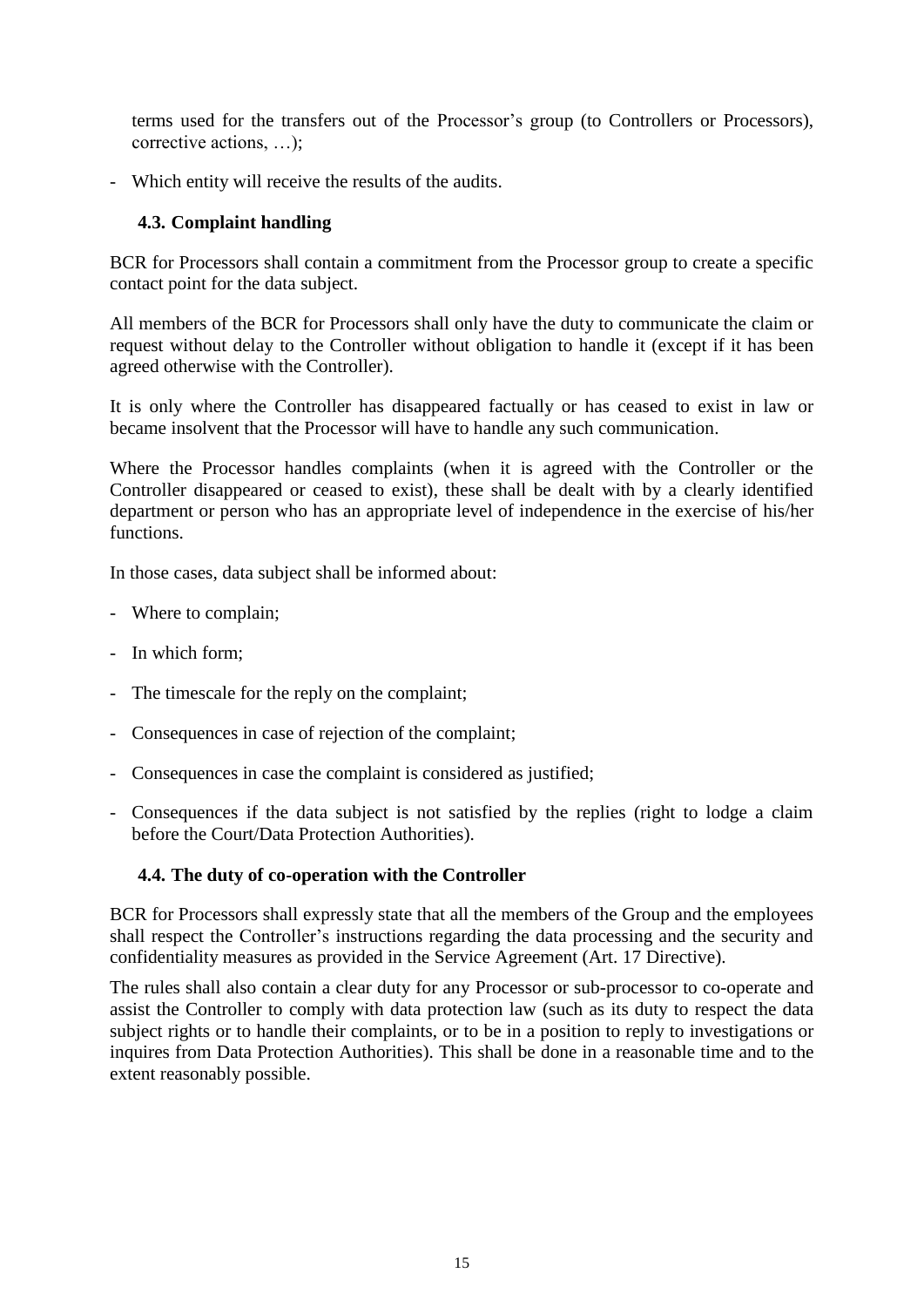## **4.5. The duty of co-operation with Data Protection Authorities**

As outlined in WP 12, one of the most important elements for assessing the adequacy of a self-regulatory system is the level of support and help available to individual data subjects: *"A key requirement of an adequate and effective data protection system is that an individual faced with a problem regarding his personal data is not left alone, but is given some institutional support allowing his/her difficulties to be addressed".*

This is indeed an important element of the BCR for Processors: the rules must contain clear duties for all members of the Processors' group to cooperate with the Data Protection Authorities competent for the relevant Controller so individuals can benefit from the institutional support mentioned in the working document 12.

There must also be an unambiguous undertaking that the organisation as a whole and any of its members separately will abide by the advice of the competent Data Protection Authority on any issues related to the interpretation and application of these BCR for Processors.

Before issuing any advice the competent Data Protection Authority may seek the views of the organisation, the data subjects concerned, the relevant Controller and those Data Protection Authorities which may be associated as a result of the co-ordinated procedure foreseen in this working document<sup>17</sup>. The advice of the authority may be made public.

In addition to any relevant provision at national level, a serious and/or persistent refusal by the organisation to co-operate or to comply with the advice of the competent Data Protection Authority may result in the suspension or the withdrawal of the authorization transfer granted to the relevant Controller(s), either by the Data Protection Authority itself or the competent authority under national law empowered to do so. A direct consequence of such suspension or withdrawal will require the relevant Controller(s) to find another way to provide adequate protection to the data transferred, for instance by signing the Standard contractual clauses 2010/87/UE and to re-apply for these transfers before the competent Data Protection Authorities in accordance with the national applicable legislation.

# <span id="page-15-0"></span>**4.6. Liability**

### 4.6.1. General right to obtain redress and where appropriate compensation

<span id="page-15-1"></span>The rules should indicate that the third party beneficiary rights provided to the data subject and the right of redress provided to the Controller should cover the judicial remedies and the right to receive compensation for any damage (for the data subject, it should cover the material harm but also any distress).

As a complement to this general right, the rules must also contain provisions on liability and jurisdiction aimed at facilitating its practical exercise.

### <span id="page-15-2"></span>4.6.2. Rules on liability

### *4.6.2.1. Rules on liability for data subjects*

As third party beneficiary, data subjects are entitled to enforce the BCR against the members of the Processors' group which have breached the BCR.

 $17<sup>17</sup>$ See chapter 5.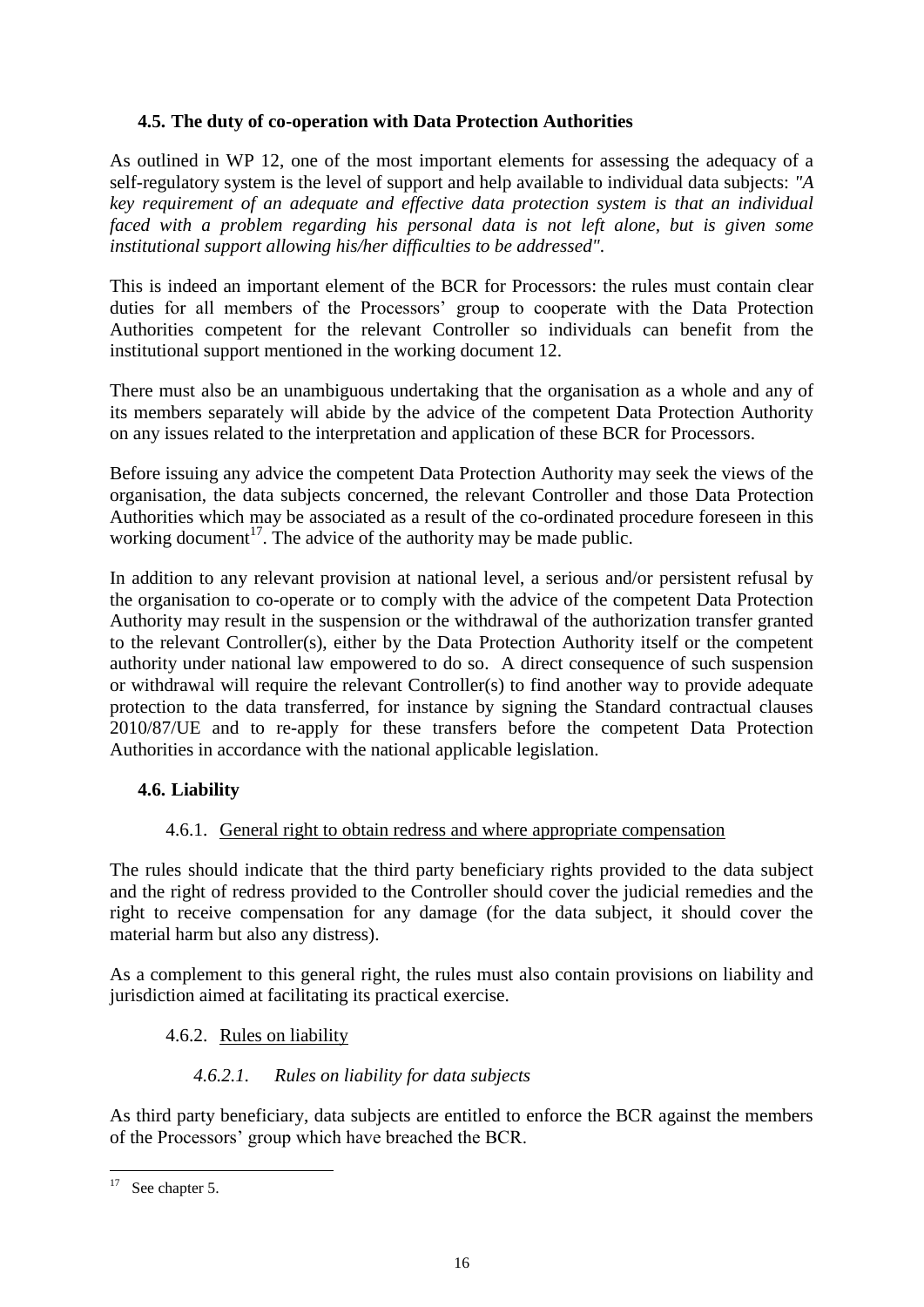Moreover, the BCR for Processors shall identify which member of the group among (i) the EU headquarters or (ii) the EU member of the Processor with delegated data protection responsibilities or (iii) the EU exporter Processor (e.g., the EU contracting party with the Controller) that will accept responsibility for and agree to take the necessary action to remedy the acts of other members of the organisation established outside the EU (when they have breached the BCR or the Service Agreement) or breaches of the written contract (referred under 2.2.2.) caused by external sub-processors established outside of EU and, where appropriate, to pay compensation for any damages caused. When the organisation chooses the third option (EU exporter Processor), it shall provide explanation to the lead Data Protection Authority why it cannot have an entity which is liable for the whole group.

Instead of the member of the group outside the EU or the external sub-processor established outside of EU who breached the BRC, the identified corporate member will accept liability as if itself had committed the violation in the Member State in which it is based.

This member may not rely on a breach by a sub-processor (internal or external of the group) of its obligations in order to avoid its own liabilities.

In case no member of the organisation is established in the EU, the headquarters of the group, located outside of the EU, will take this liability.

# *4.6.2.2. Rules on liability for the Controller*

BCR for Processors must state that all Controllers shall have the right to enforce the BCR for Processors against any member of the Processor's group for breaches it caused. The Controller should also have the power to enforce the written agreement (referred under 2.2.2) against any external subprocessor at the origin of the breach.

In addition to this, in case the breach is caused by a non-EU Processor's entity or by an external non-EU subprocessor, the Controller shall have the right to enforce the BCR for Processors against the Processor's entity that accepted to bear liability<sup>18</sup> for paying compensation and to remedy breaches of the BCR, of the Service Agreement or of the written agreements signed with the external subprocessors.

The organisation will make the commitment in its BCR for Processors' application form that the entity that has accepted liability for the acts of other members of the BCR for Processors outside of the EU and for external sub-processors established outside of EU has sufficient assets to pay those compensation for damages.

### *4.6.2.3. Rules on the burden of proof*

BCR for Processors must also state that where data subjects or the Controller can demonstrate that they have suffered damages and establish facts which show it is likely that the damage has occurred because of the breach of the BCR for Processors (or the Service agreement or the written contracts referred under 2.2.2) , it will be for the member of the group that has accepted liability to prove that the member of the organisation outside of EU or the external sub-processor was not responsible for this breach giving rise to those damages or that no such breach took place.

 $18\,$ <sup>18</sup> The EU headquarters of the Processor, or the EU Member of the Processor with delegated data protection responsibilities or the EU exporter Processor (see WP195 section 1.5)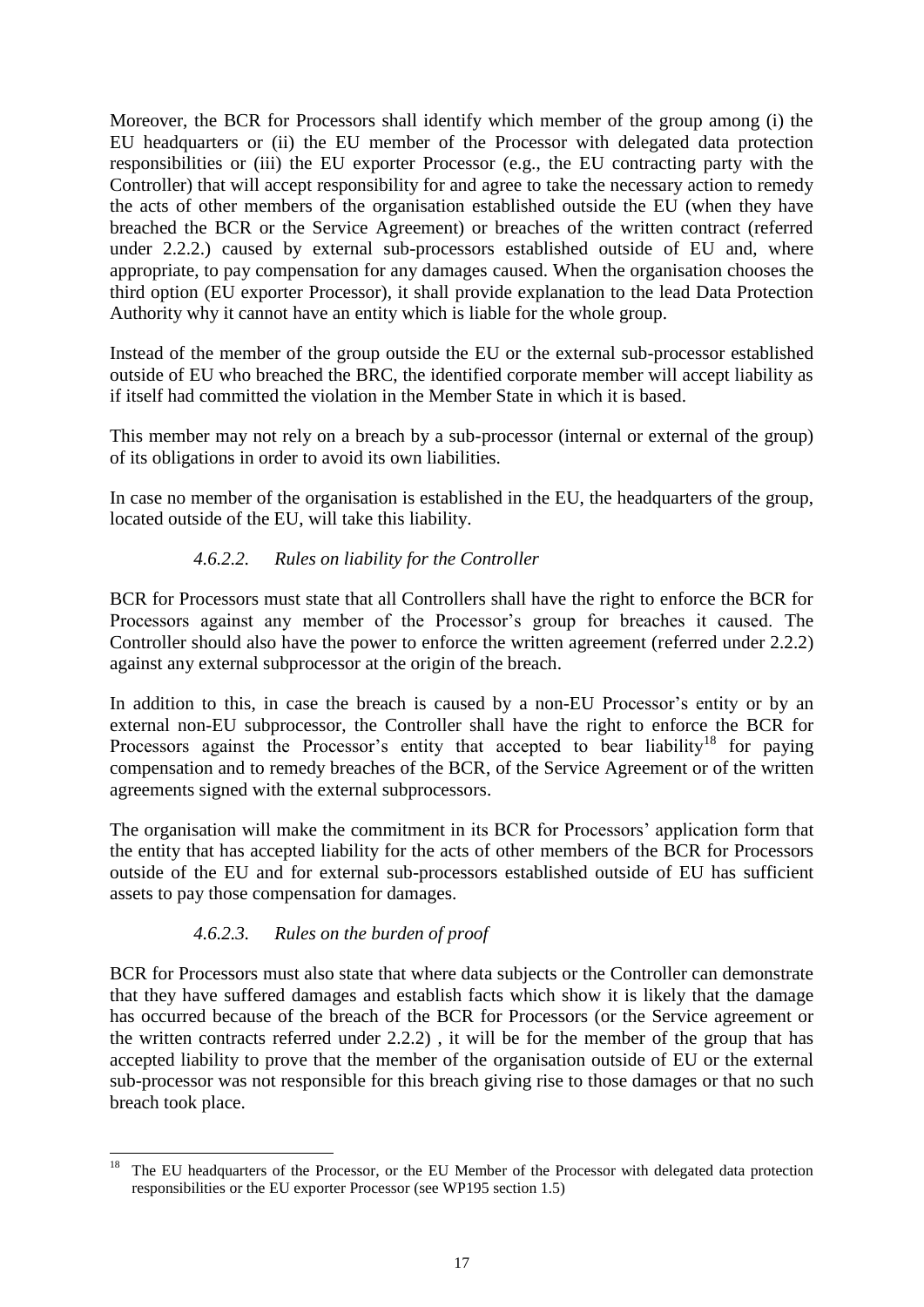If the entity that has accepted liability can prove that the member of the group outside the EU is not responsible for the act, it may discharge itself from any responsibility.

# <span id="page-17-0"></span>**4.7. Rule on jurisdiction**

As explained above in chapter 4.6.2., the organisation must also accept that data subjects would be entitled to take action against the organisation in case they are not able to bring a claim against the Controller<sup>19</sup>, as well as to choose the jurisdiction (Data Protection Authority or Court):

- a) before the competent Data Protection Authorities, or
- b) in the jurisdiction of the EU Processor member that is at the origin of the transfer, or
- c) in the jurisdiction of the European Processor headquarters, or
- d) in the jurisdiction of the European member of the Processor with delegated data protection responsibilities, or
- e) in case no member of the organisation is established in the EU, data subjects and the Controller shall be entitled to lodge a complaint before the Data Protection Authorities or Courts of their place of residence/establishment. If the data subject or the Controller resides/is established outside of the EU and brings a claim before a non-EU Court, the competent EU Data Protection Authorities should be informed of the existence of such litigation procedure and its outcome.

Assuming the proper functioning of the system which implies a good level of compliance throughout the group, regular audits, efficient complaint handling, co-operation with Data Protection Authorities, etc. the involvement of the courts seems unlikely, but in any case cannot be excluded. Having said that, only experience with these instruments will tell us if such forecast is right.

The relevant principles and rules on jurisdiction contained both in the Directive and in national laws will duly apply.

### <span id="page-17-1"></span>**4.8. Transparency**

**.** 

Organisations which implement BCR for Processors must be in a position to demonstrate that data subjects have an easy access to all the commitments made under the BCR that they are entitled to enforce as third party beneficiaries. In that respect, BCR for Processors shall be published on the website of the organisation in a way easily accessible to data subjects or at least a document including all (and not a summary of) the information relating to third-party beneficiary rights as listed in chapter 2.3.3.1.

As regards to the Controller, the Service Agreement will ensure that the BCR for Processors is part of the contract. BCR for Processors will be annexed to the Service Agreement or a reference to it will be made with a possibility of electronic access.

It may be the case if the Controller has factually disappeared or ceased to exist in law or has become insolvent, unless any successor entity has assumed the entire legal obligations of the Controller by contract or by operation of law, in which case data subjects can enforce their rights against such entity.